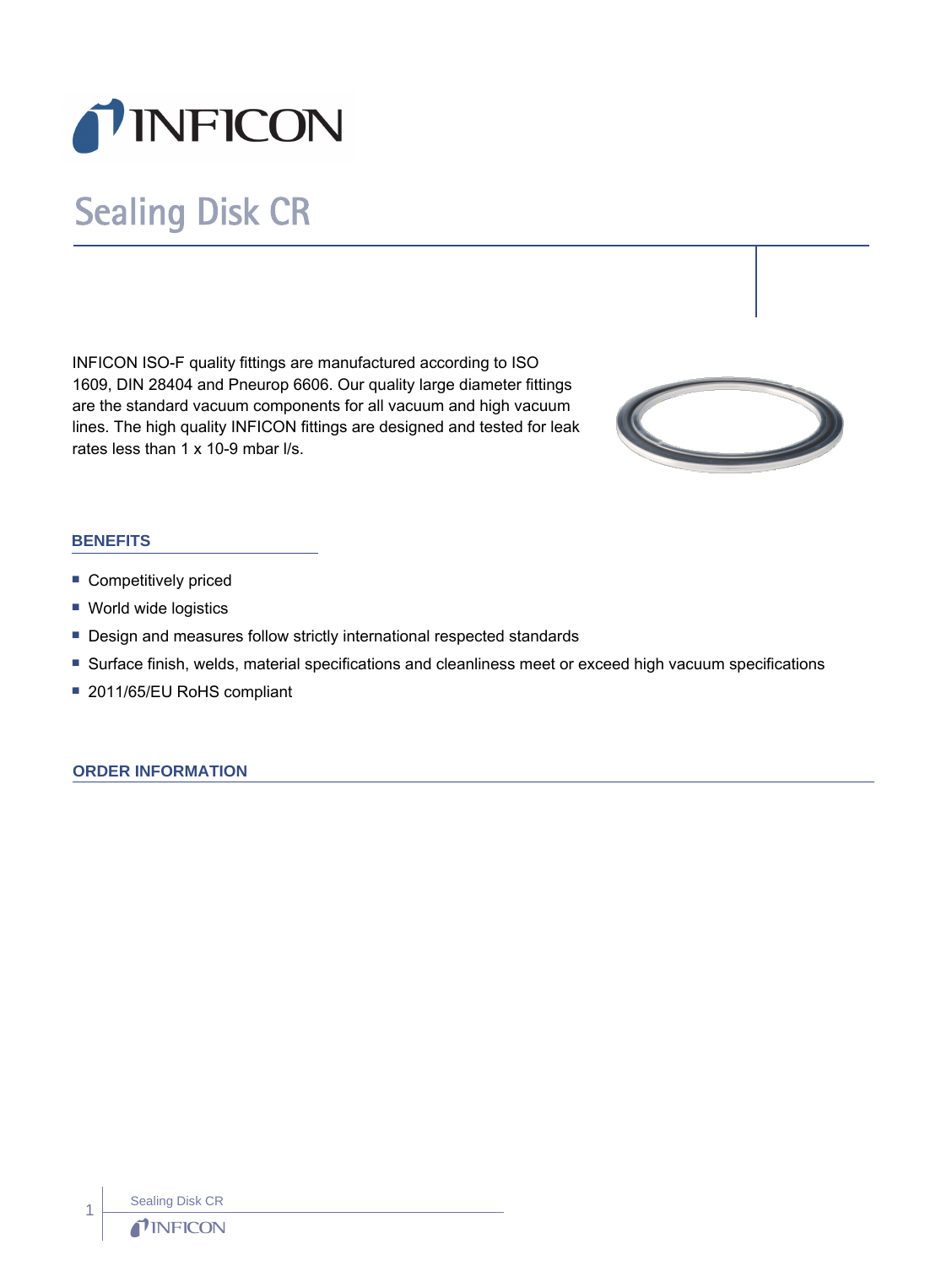| <b>Type</b>                                     | <b>DN 63 ISO-F</b> | F       | DN 100 ISO- DN 160 ISO- DN 250 ISO- DN 320 ISO- DN 400 ISO-<br>F | F       | F       | F       |
|-------------------------------------------------|--------------------|---------|------------------------------------------------------------------|---------|---------|---------|
| Vacuum sealing, Al, CR, DN 100 ISO-<br>F        |                    | 212-322 |                                                                  |         |         |         |
| Vacuum sealing, AI, CR, DN 1000<br><b>ISO-F</b> |                    |         |                                                                  |         |         |         |
| Vacuum sealing, Al, CR, DN 160 ISO-<br>F        |                    |         | 212-323                                                          |         |         |         |
| Vacuum sealing, Al, CR, DN 250 ISO-<br>F        |                    |         |                                                                  | 212-325 |         |         |
| Vacuum sealing, Al, CR, DN 320 ISO-<br>F        |                    |         |                                                                  |         | 212-326 |         |
| Vacuum sealing, AI, CR, DN 400 ISO-<br>F        |                    |         |                                                                  |         |         | 212-327 |
| Vacuum sealing, AI, CR, DN 500 ISO-<br>F        |                    |         |                                                                  |         |         |         |
| Vacuum sealing, AI, CR, DN 63 ISO-F             | 212-321            |         |                                                                  |         |         |         |
| Vacuum sealing, AI, CR, DN 630 ISO-<br>F        |                    |         |                                                                  |         |         |         |
| Vacuum sealing, Al, CR, DN 800 ISO-<br>F        |                    |         |                                                                  |         |         |         |

# **SPECIFICATIONS**

| <b>Type</b> |                  | F                | F                | F                | F.               | DN 63 ISO-F DN 100 ISO- DN 160 ISO- DN 250 ISO- DN 320 ISO- DN 400 ISO-<br>F |
|-------------|------------------|------------------|------------------|------------------|------------------|------------------------------------------------------------------------------|
| Dimension A | 73               | 107              | 160              | 270              | 330              | 415                                                                          |
| Dimension B | 3.9              | 3.9              | 3.9              | 3.9              | 5.6              | 5.6                                                                          |
| Dimension C | 98               | 132              | 185              | 295              | 375              | 460                                                                          |
| Disk:       | Aluminum<br>6082 | Aluminum<br>6082 | Aluminum<br>6082 | Aluminum<br>6082 | Aluminum<br>6082 | Aluminum<br>6082                                                             |
| Seal:       | СR               | CR.              | CR               | CR.              | CR               | <b>CR</b>                                                                    |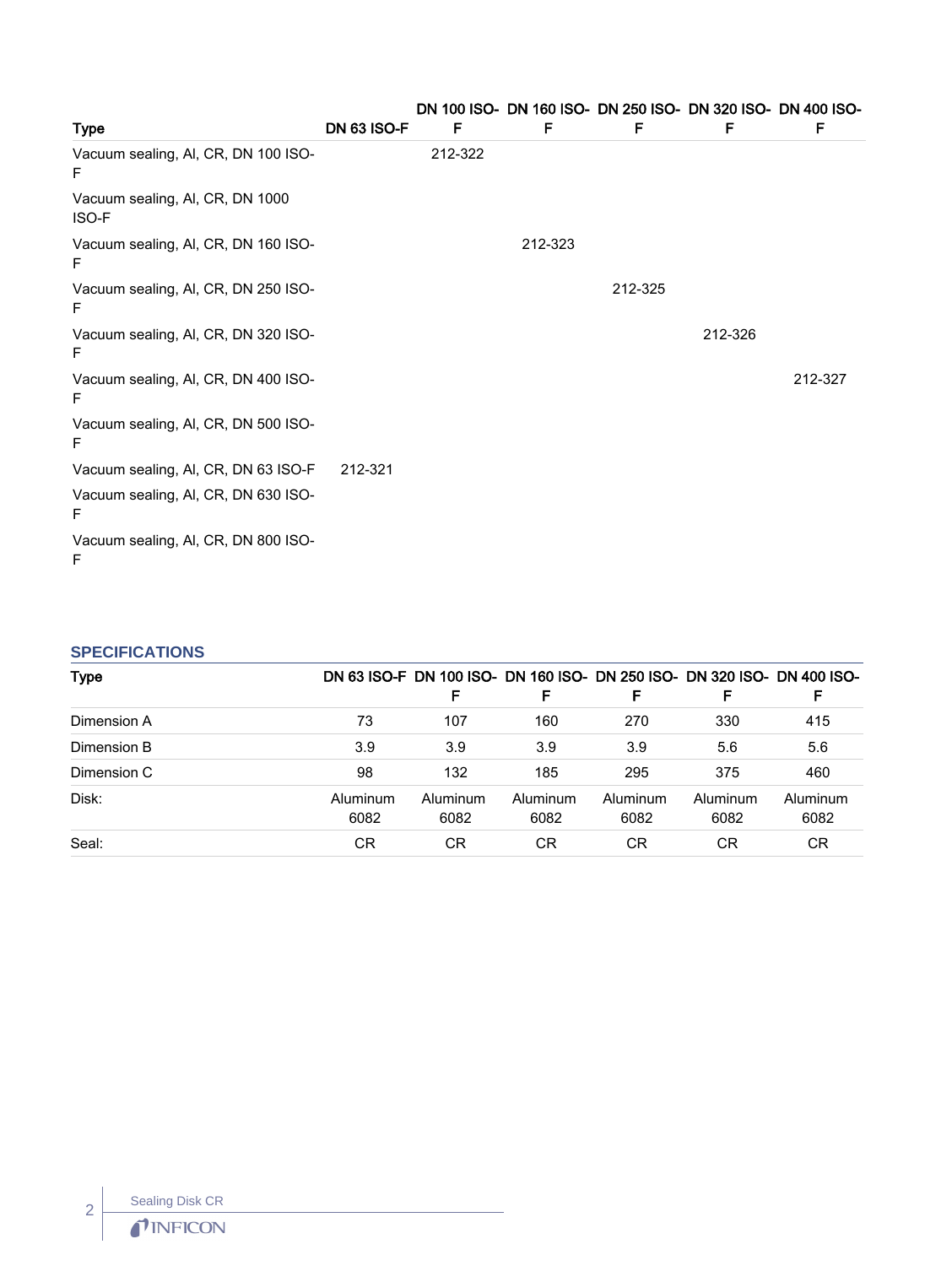| F | F | DN 500 ISO- DN 630 ISO- DN 800 ISO-<br>F | DN 1000<br><b>ISO-F</b> |
|---|---|------------------------------------------|-------------------------|
|   |   |                                          | 212-331                 |

212-328

212-329

212-330

# **SPECIFICATIONS**

| Type        | F                | DN 500 ISO- DN 630 ISO- DN 800 ISO-<br>F | F                | <b>DN 1000</b><br><b>ISO-F</b> |
|-------------|------------------|------------------------------------------|------------------|--------------------------------|
| Dimension A | 515              | 656                                      | 825              | 1025                           |
| Dimension B | 5.6              | 5.6                                      | 5.6              | 5.6                            |
| Dimension C | 560              | 701                                      | 870              | 1070                           |
| Disk:       | Aluminum<br>6082 | Aluminum<br>6082                         | Aluminum<br>6082 | Aluminum<br>6082               |
| Seal:       | <b>CR</b>        | СR                                       | СR               | СR                             |